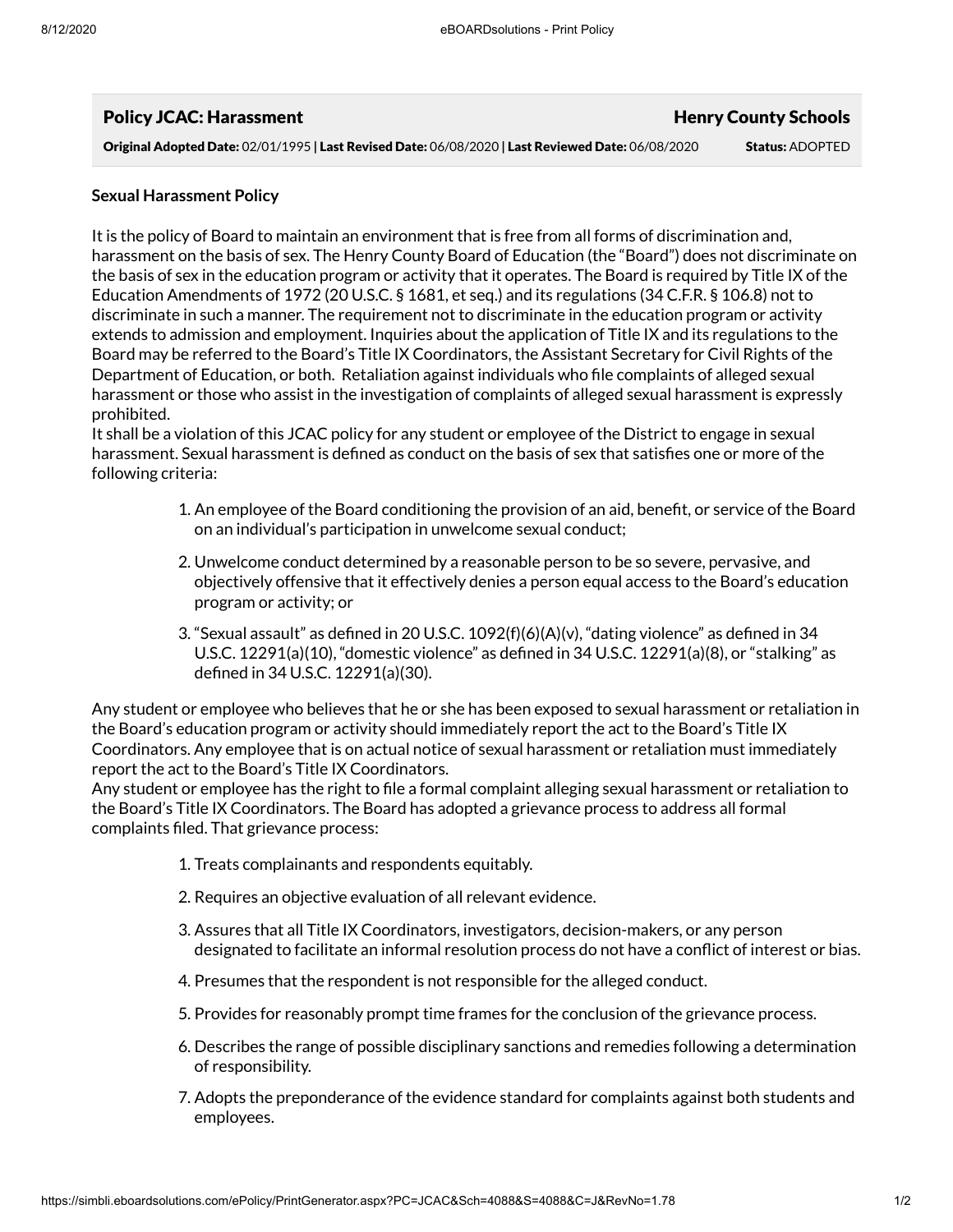- 8. Provides for and describes the appeal process.
- 9. Describes the range of supportive measures available to both complainants and respondents.
- 10. Does not require, allow, rely upon, or otherwise questions or evidence that constitute or seek the disclosure of information protected under a legally recognized privilege unless it has been waived.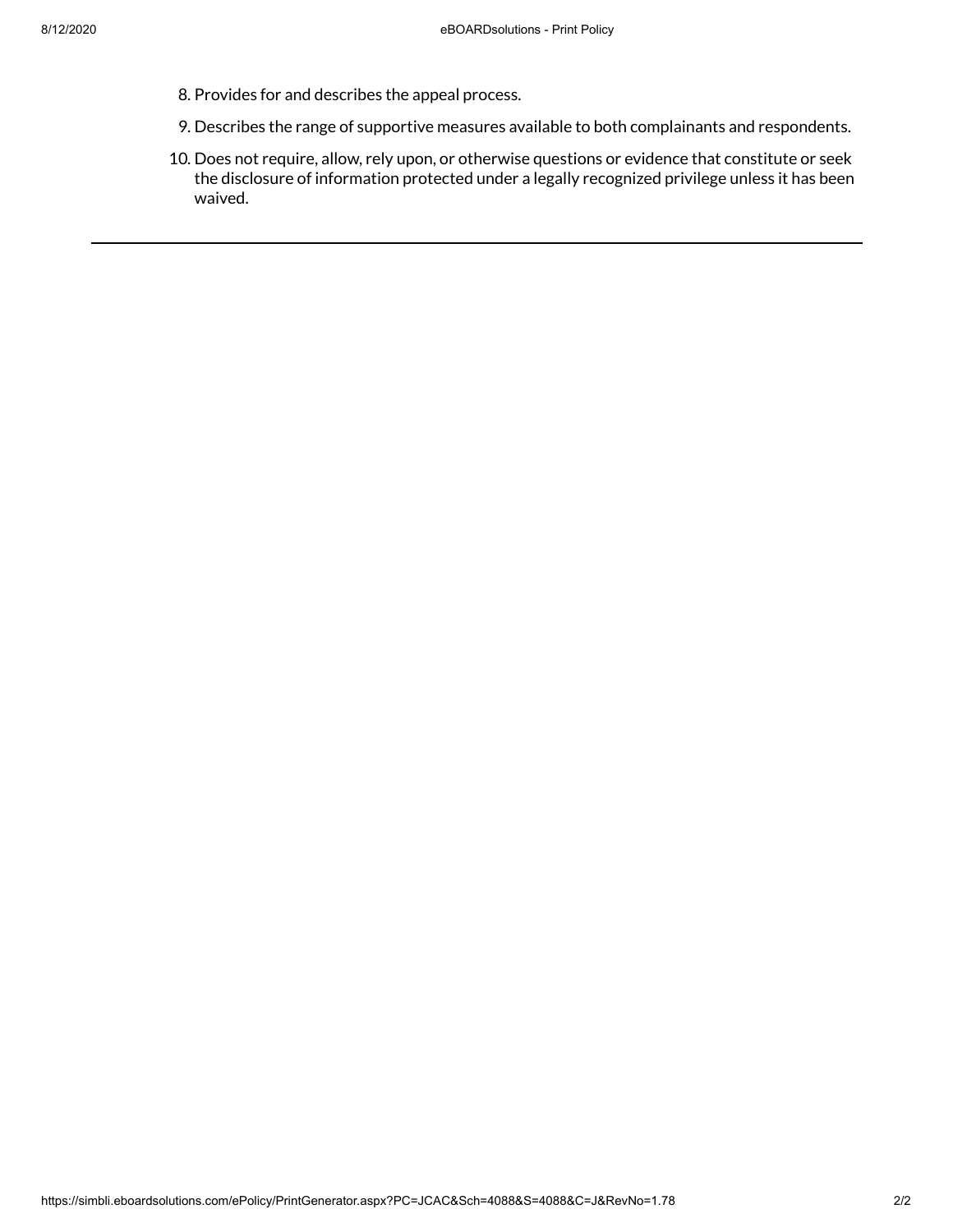# Regulation JCAC-R(1): Harassment - Sexual Harassment Grievance Process

Henry County Schools

Original Issued Date: 07/29/2020 | Last Reviewed Date: 07/29/2020 Status: ISSUED

Original Issue Date: 07/29/2020

Pursuant to Henry County Board of Education (the "Board") Policy JCAC, Title IX of the Education Amendments of 1972 (20 U.S.C. § 1681, et seq.) and its regulations (34 C.F.R. § 106.8), together referred to as "Title IX", the Board hereby adopts the following grievance process for handling formal complaints of sexual harassment within the Henry County School District (the "District").

## I. Definitions

- A. As outlined in Policy JCAC and defined in Title IX, the following definitions constitute "sexual harassment" for purposes ofthis grievance process. Sexual harassmentis defined as conduct on the basis of sex that satisfies one or more of the following criteria:
	- 1. An employee of the Board conditioning the provision of an aid, benefit, or service of the Board on an individual's participation in unwelcome sexual conduct;
	- 2. Unwelcome conduct determined by a reasonable person to be so severe, pervasive, and objectively offensive that it effectively denies a person equal access to the Board's education program or activity; or
	- 3. Any of the following as defined in federal law. Should these federal definitions change, so shall the definitions within this regulation to comply with law:

a. sexual assault as defined in theCleryAct("JeanneClery Disclosure ofCampus Security Policy and Campus Crime Statistics Act", 20 U.S.C. 1092(f)(6)(A)(v)): Any sexual act directed against another person, forcibly and/or against the person's will; not forcibly or against the person's will when the victim is incapable of giving consent.

b. dating violence as defined in the VAWA ("Violence Against Women Act" of 1994, 34 U.S.C. 12291(a)(10)): Any act of violence committed by a person who is or has been in a social relationship of a romantic or intimate nature with the victim and where the existence of such a relationship shall be determined based on a consideration of the following factors: the length of the relationship; the type of the relationship; and the frequency of the interaction of the persons involved in the relationship.

c. domestic violence as defined in theVAWA("ViolenceAgainstWomenAct" of 1994, 34 U.S.C. 12291(a)(8)):Any felony or misdemeanor act of violence committed by a current or former spouse or intimate partner of the victim; a person with whom the victim shares a child in common; a person who is cohabitating with the victim or who has cohabited with the victim as a spouse or intimate partner; a person similarly situated to a spouse ofthe victim under the domestic or family violence laws of the jurisdiction receiving grant monies, or; any other person against an adult or youth victim who is protected from that person's acts under the domestic or family violence laws of this jurisdiction.

d. stalking as defined in the VAWA ("Violence Against Women Act" of 1994, 34 U.S.C. 12291(a)(30): May be defined as engaging in a course of conduct directed at a specific person that would cause a reasonable person to fear for his or her safety or the safety of others; or suffer substantial emotional distress.

B. The following are considered "parties"to this grievance process: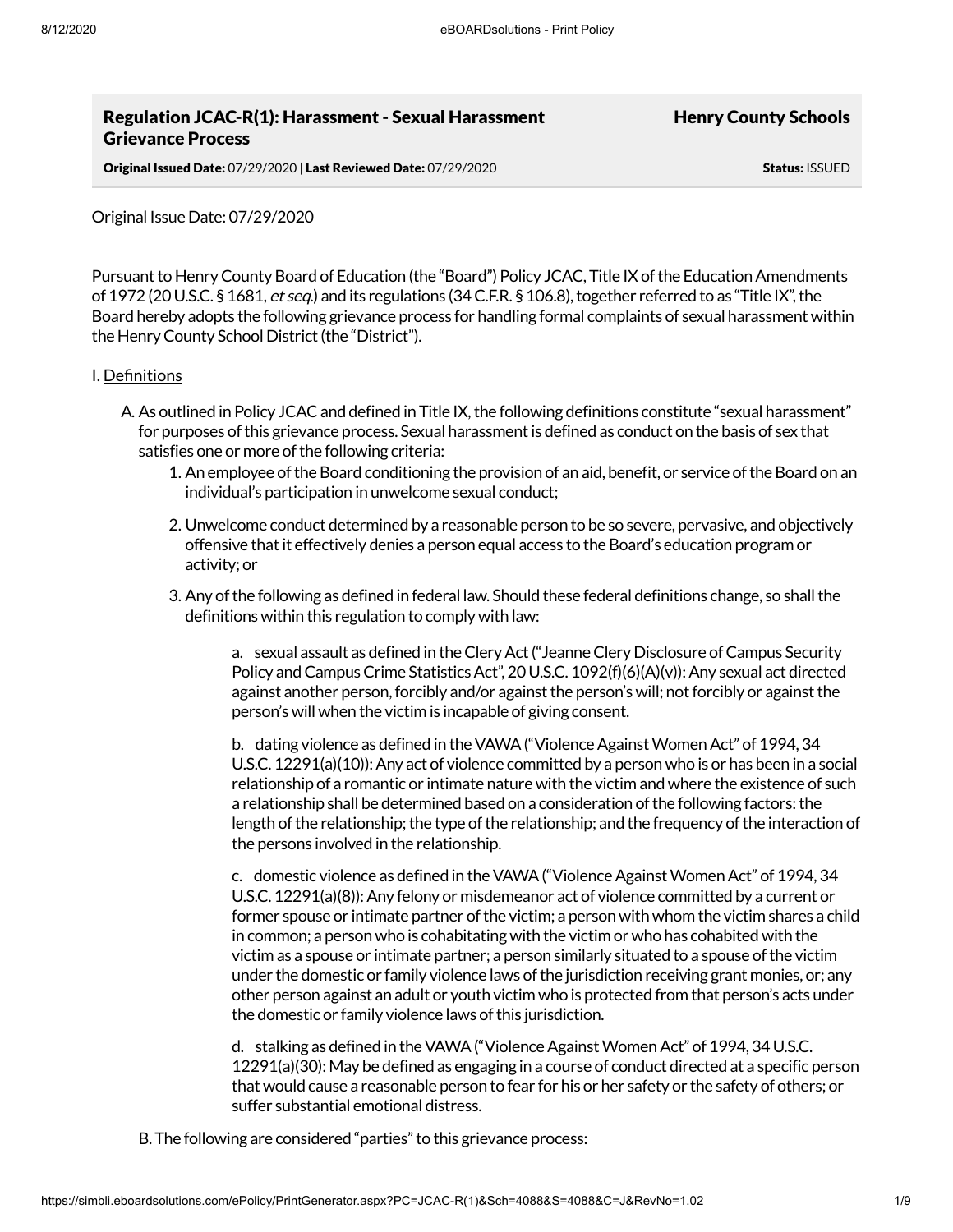- 1. Complainant: an individual who is alleged to be the victim of conduct that could constitute sexual harassment.
- 2. Respondent: an individual who has been reported to be the perpetrator of conduct that could constitute sexual harassment.

C. The Superintendent including any designee(s) is responsible for day-to-day oversight of this grievance process.

D. The following have been designated in the respective roles under this grievance process:

- 1. Title IXCoordinator(s):the District shall recognize each school principal or leader with site-based responsibility for day-to-day compliance with this grievance process.
- 2. Investigator(s):
	- a. In all matters where both the complainant and respondent are students, the District shall recognize the Title IX Investigator in the Office of Legal Compliance with districtwide responsibility for day-to-day compliance with the investigator duties within this grievance process.
	- b. In any matter where either the complainant or respondent is employee of the Board, the District shall recognize the HR investigator in the Division of Human Resources with districtwide responsibility for day-to-day compliance with the investigator duties within this grievance process.
- 3. Decision-Maker(s):
	- a. In all matters where both the complainant and respondent are students, the District shall recognize the Strategic Executive in the Office of the Chief of Staff with districtwide responsibility for day-to-day compliance with the decision-making duties grievance process.
	- b. In any matter where either the complainant or respondent is employee of the Board, the District shall recognize the Employee Relations Executive Director in the Division of Human Resources with districtwide responsibility for day-to-day compliance with the decision-making duties within this grievance process.
	- c. In any case, the decision-maker(s) will not be either the Title IX Coordinator(s) or the investigator(s).
- 4. Appellate Decision-Maker: the District shall recognize the Superintendent or her/his designee with districtwide responsibility for day-to-day compliance with the appellate decision-maker duties within this grievance process.
- 5. Facilitator(s) of Informal Resolution:
	- a. In all matters where both the complainant and respondent are students, the District shall recognize the Executive Director of LegalCompliance of her/his designee with districtwide responsibility for day-to-day compliance with any informal resolution duties within this grievance process.
	- b. In any matter where either the complainant or respondent is employee of the Board, the District shall recognize the Leadership Development & Employee Service Executive Director in the Division of Human Resources with districtwide responsibility for day-to-day compliance with any informal resolution duties within this grievance process.

E. A person who is not the complainant(s), respondent(s), Title IX Coordinator(s), investigator(s), decisionmaker, appellate decision-maker, or facilitator but who testifies, assists, or participates any manner in an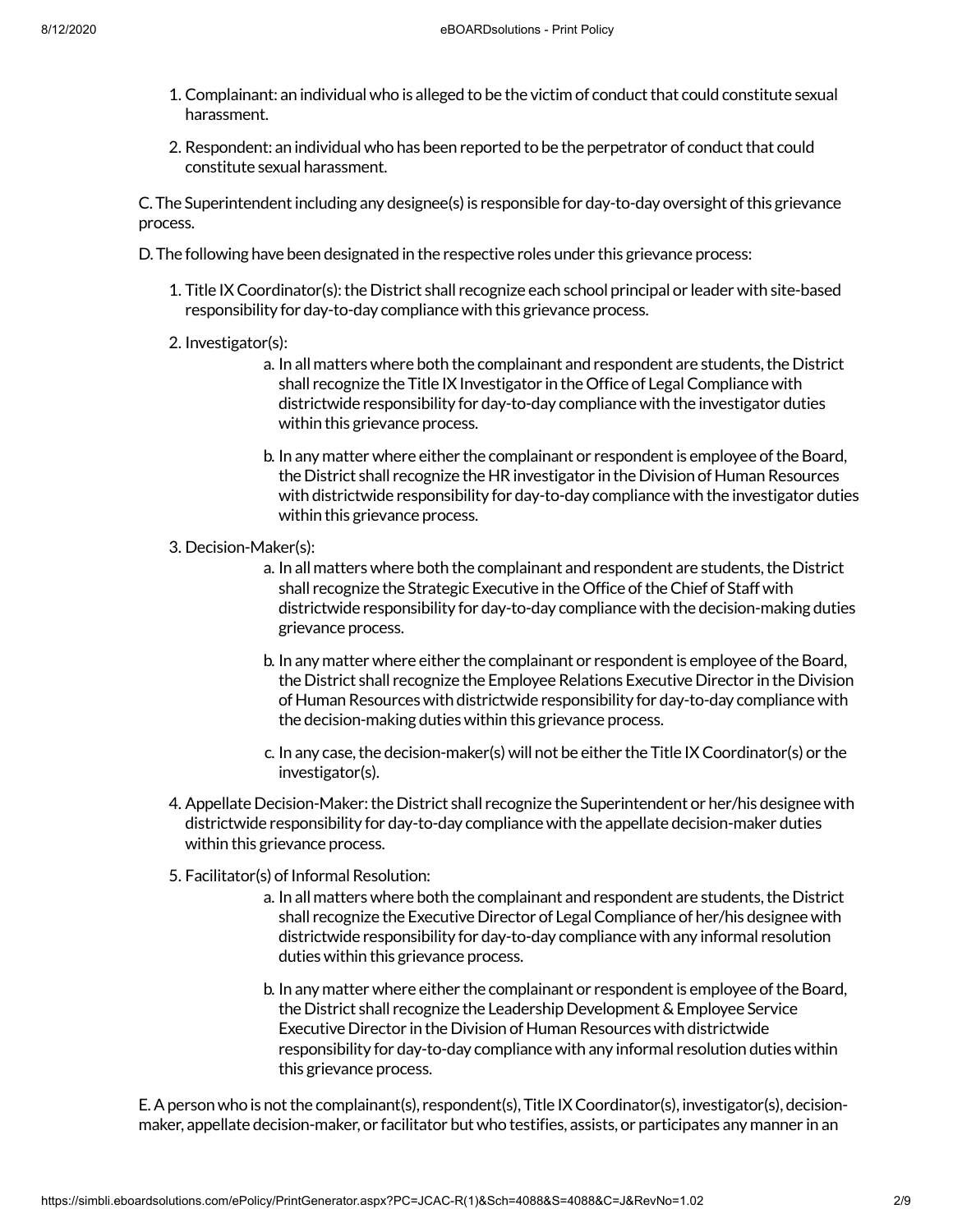investigation, proceeding, or hearing as part of this grievance process is not a party.

F. A "formal complaint" is a document filed by a complainant or signed by the Title IX Coordinator alleging sexual harassment against a respondent and requesting that the school investigate the allegation of sexual harassment.

#### II. General Rules

- A. Schools must respond promptly to Title IX sexual harassment by offering supportive measures to the complainant and refraining from disciplining a respondent without following a Title IX grievance process. The grievance process must begin if a formal complaint is filed.
- B. Both the complainant(s) and respondent(s) will be treated equitably (fairly). This means for a complainant, the District will provide remedies to a complainant where a determination of responsibility for sexual harassment has been made against the respondent. This means for a respondent, the District will impose disciplinary sanctions or any other actions that are not supportive measures against a respondent only after following this grievance process.
- C. As part of the grievance process, the Board will provide each party an equal opportunity to present "inculpatory" evidence (incriminating or placing guilt) and "exculpatory" evidence (freeing or clearing guilt). All relevant evidence will be evaluated objectively. No credibility determinations will be based on a person's status as a complainant, respondent, or witness.
- D. Any grievance process may be temporarily delayed, or any timeline extended, for good cause in the sole discretion ofthe Superintendent or her/his designee. Good cause includes, butis notlimited to,the absence of a party, a party's advisor or a witness, concurrent law enforcement activity, or the need for language assistance or accommodation of disabilities. In the event such good cause is found, the Superintendent or her/his designee will issue written notice to the complainant and the respondent of the delay or the extension and the reasons therefore.
- E. No employee will intimidate, threaten, coerce, or discriminate against any individual for exercising a right or privilege made possible under federal laws on Title IXorBoard Policy JCAC, including if an individual has made a report or complaint, testified, assisted, or participated (or refused to participate in) any manner in an investigation, proceeding, or hearing as part of this grievance process.
- F. The identity of persons involved in the process will be kept confidential by the District unless required by law or to carry out this grievance process. This includes the complainant; the respondent; any witness; any individual(s) who reported for filed a complaint of sex discrimination; or any individuals(s) reported to be the perpetrator of sex discrimination.
- G. The District will not require a party to agree to waive his/her right to an investigation and adjudication of a formal complaint as a condition of enrollment, continuing enrollment, employment, continuing employment, or enjoyment of any other right.

#### III. Supportive Measures Available

- A. Regardless of whether or not a formal complaint has been filed, the Board offers the following supportive measures, which are to be determined for individual complainant(s) and respondent(s) by the Title IX Coordinator(s): counseling by a school staff person, extensions of deadlines or other course-related adjustments, modifications of work or class schedules, mutual restrictions on contact between the parties, changes in classroom transition routes, increased security and monitoring of certain areas ofthe school campus, and/or a combination of local interventions and supports.
- B. Additional supportive measures may be available on a case-by-case basis, and notice will be provided pursuant to this grievance process.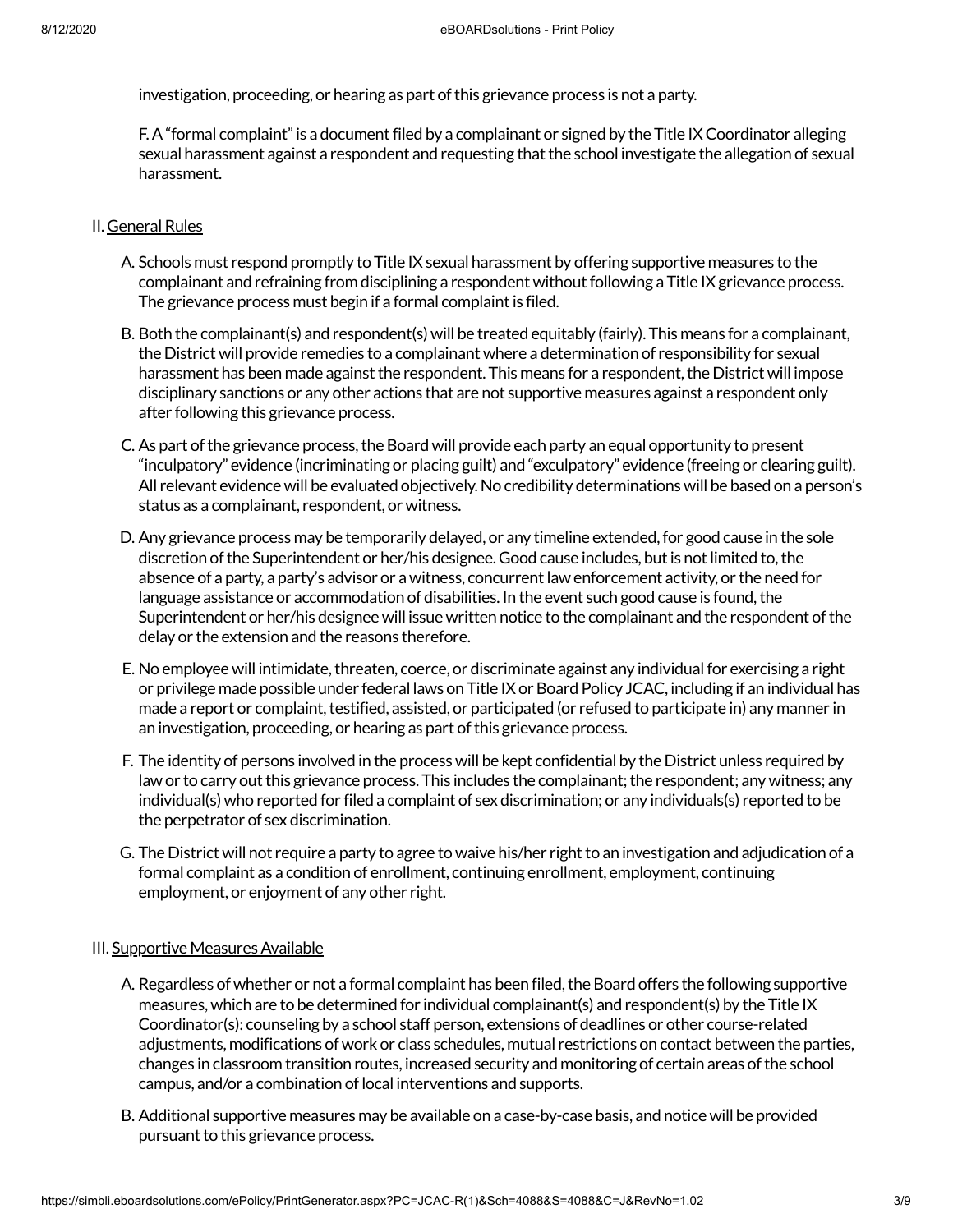## IV.Burden and Evidentiary Matters

- A. The designated decision-maker will issue a determination regarding whether the respondent is responsible for the allegations of sexual harassment. Until a determination of responsibility is made atthe conclusion of this grievance process, the respondent is presumed not responsible for the alleged conduct.
- B. The burden of proving responsibility for the allegations in a formal complaint rests on the District, not the complainant or respondent.
- C. The Board has adopted the preponderance of evidence standard for all formal complaints of sexual harassment against students and employees, including faculty, volunteers and certain third parties.
- D. The District will not require, allow, rely upon, or otherwise use questions or evidence that constitute or seek disclosure ofinformation protected under a legally recognized privilege unless the person holding that privilege has waived it.
- E. The District will not access, consider, disclose, or otherwise us a party's records that are made or maintained by a physician, psychiatrist, psychologist, or other recognized professional or paraprofessional acting in the professional or paraprofessional's capacity, or assisting in that capacity, and which are made and maintained in connection with the provision of treatment to the party, unless the District obtains that party's (or that party's parent's) voluntary, written consentto do so. This restriction and process for consent applies equally to all parties; however, consent given to one party's advisor does not give consent to the other party's advisor if a timely request is not made.
- F. The District will not restrict the ability of either party to discuss the allegations under investigation or to gather and present relevant evidence.

## V. Processing Complaints

- A. The District may combine formal complaints where the allegations of sexual harassment arise out of the same facts or circumstances concerning:
	- 1. allegations of sexual harassment against more than one respondent, or
	- 2. by more than one complainant against one or more respondents, or
	- 3. by one party against the other party.
- B. The District will not require the parties to participate in an informal resolution process.
- C. The District will not require or allow the use of an informal resolution process when a formal complaint has alleged that an employee has sexually harassed a student.
- D. Should any deadlines within this grievance process fall on a Saturday, Sunday, or federal or state recognized holiday, then the deadline shall be honored through the end of the following calendar or business day, respectively.

## VI. Resolution of a Formal Complaint

- A. Once a formal complaint has been filed with a Title IXCoordinator(s),the coordinator(s) will provide a copy ofthe formal complaintto the relevant decision-maker, and the coordinator will cause written notice to be issued to the parties, to the extent they are known, within three business (3) days. That notice will include:
	- 1. Notice of the grievance process (Regulation JCAC);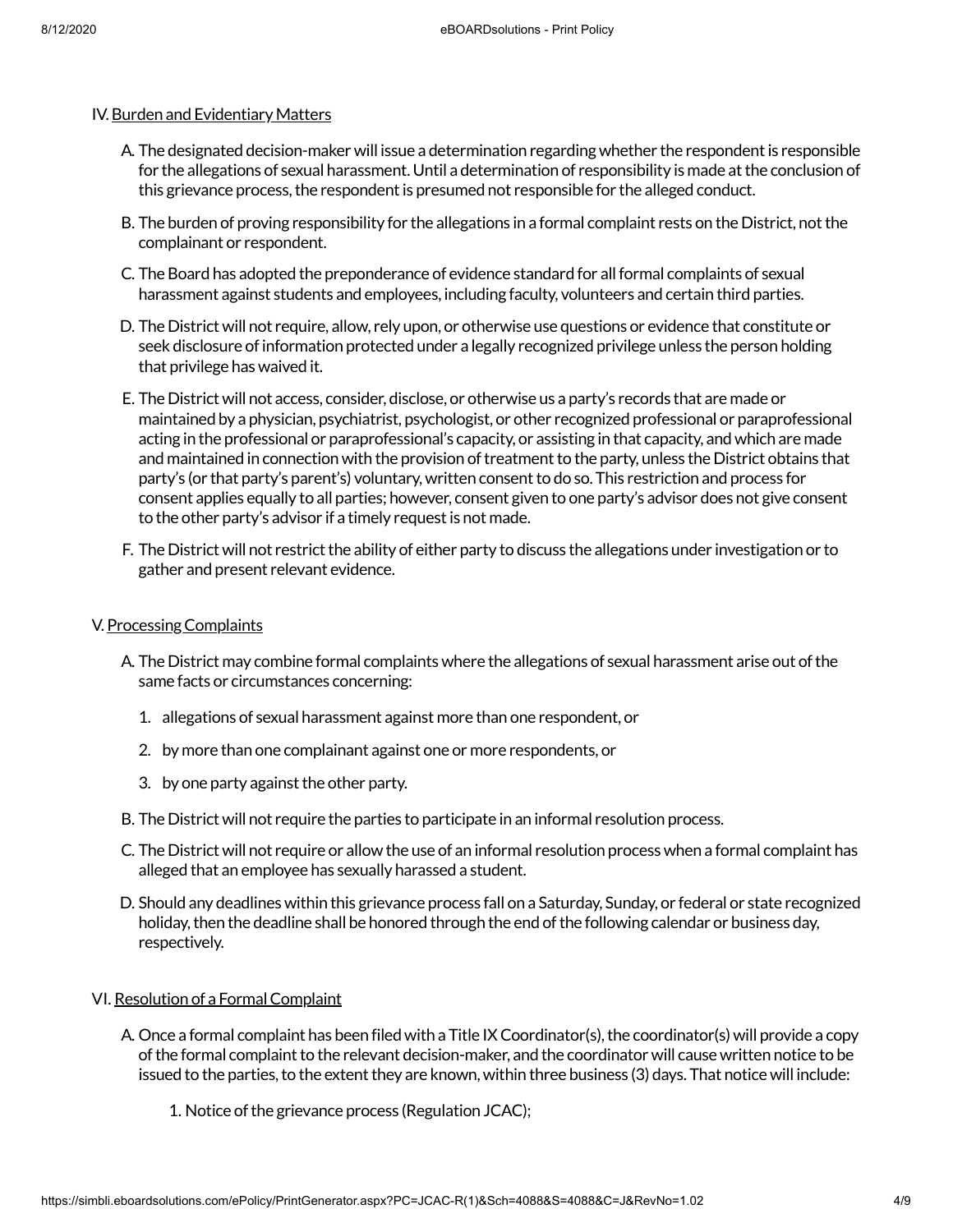- 2. Information about any informal resolution process and the availability of voluntarily engaging in any informal resolution process;
- 3. Notice ofthe allegations of sexual harassment, including sufficient details known atthe time, including the name of the parties involved in the incident, if known, the conduct allegedly constituting sexual harassment, and the date and location of the alleged incident, if known;
- 4. A statement that the respondent is presumed not responsible for the alleged conduct and that a determination regarding responsibility is made at the conclusion of the grievance process;
- 5. A statement that the parties may have an advisor of their choice, who may be, but is not required to be, an attorney;
- 6. A statement that the parties may inspect and review evidence gathered as part of the investigation; and
- 7. A statement that the "false information" and "giving false information" sections of the Code of Conduct prohibit knowingly making false statements or knowingly submitting false information during the grievance process.
- B. If, during the course of the investigation, the District decides to investigate allegations about the complainant or respondent that are not included in the foregoing notice, the Title IX Coordinator will provide notice of the additional allegations to the parties whose identities are known.
- C. Within ten business (10) days of the filing of the complaint, the decision-maker(s) must send written notice, including reasons, simultaneously to the complainant and respondent if the decision-maker makes an initial determination that the formal complaint must or should be dismissed.
	- 1. The decision-maker(s) must dismiss the formal complaintifthe conduct alleged (a) would not constitute sexual harassment even if proved; (b) did not occur in the recipient's education program or activity; or (c) did not occur against a person in the United States.
	- 2. The decision-maker(s) may dismiss the formal complaint or any allegations therein if (a) the complainant notifies the Title IX Coordinator(s) in writing that they would like to withdraw the formal complaint or any allegations therein; (b) the respondent is no longer enrolled or employed by the recipient; or (c) specific circumstances prevent the recipient from gathering evidence sufficient to reach a determination as to the formal complaint or allegations therein.
	- 3. If the decision-maker(s) dismiss(es) the formal complaint under either standard, he or she must send written notice of the dismissal and the reason(s) simultaneously to the parties.
- D. The Parties may submit evidence to the investigator(s), including any expert testimony, within ten calendar (10) days of receiving notice of the formal complaint.
- E. Within twenty business (20) days of the filing of the formal complaint, the Board's investigator(s) will complete the initial review of the evidence. The investigator(s) will send to each party and the party's advisor, if any, the evidence subject to inspection and review in an electronic format or a hard copy.
- F. No later than ten calendar (10) days after the receipt of the initial review of the evidence, each party has the right to submit a written response to the evidence, which the investigator(s) will review and consider prior to the completion of the investigative report.
- G. Within thirty-five business (35) days after notice ofthe formal complaint and including the time for each party to submit a written response to the initial review of evidence, the Board's investigator(s) will finalize and send to the parties and their advisors, if any, an investigative reportthatfairly summarizes the relevant evidence.
- H. The parties have three calendar (3) days following the receipt of the investigative report to submit to the Board's decision-maker(s) written, relevant questions that the party wants asked of any party or witness.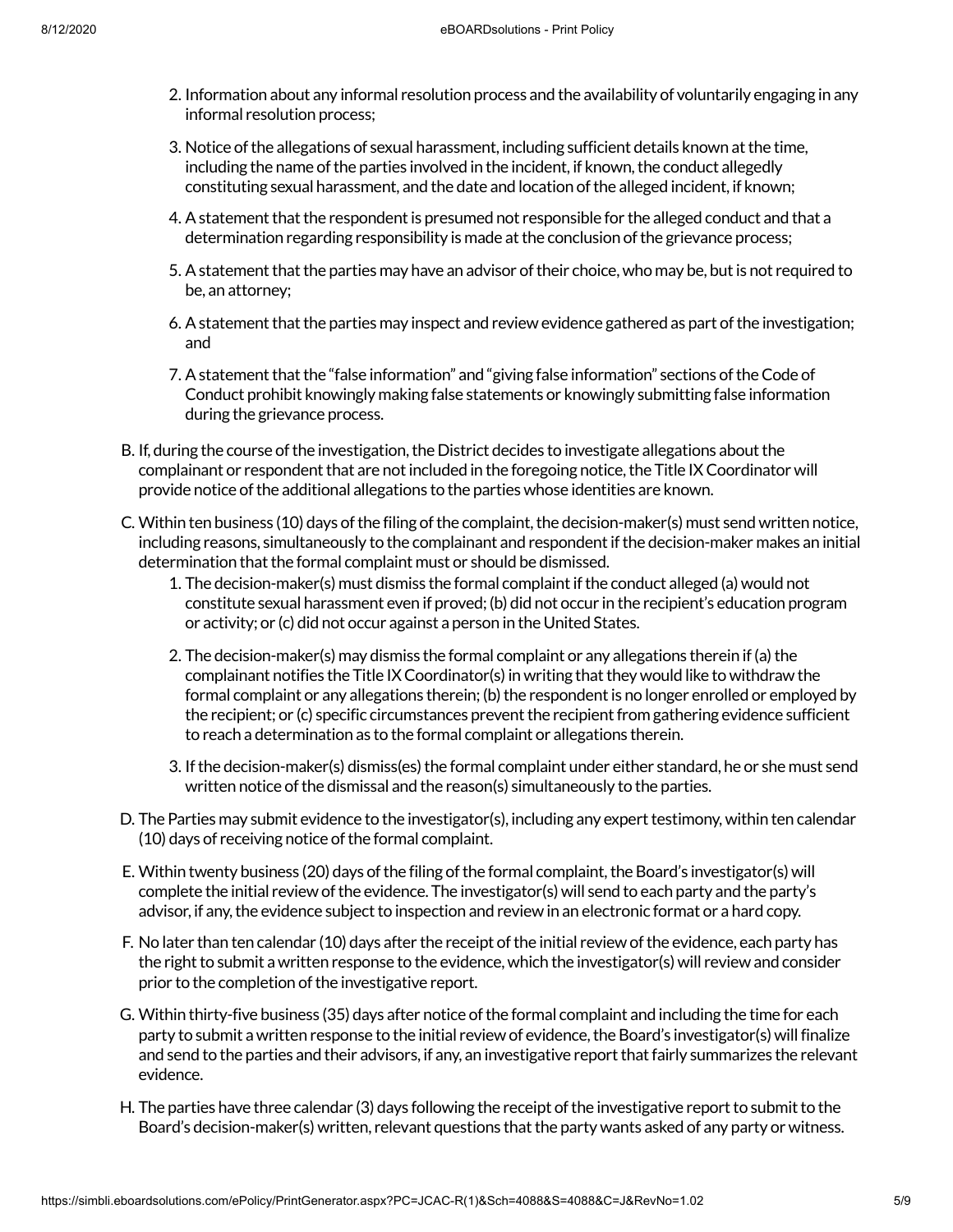#### However:

- 1. Questions and evidence regarding the complainant's sexual predisposition or prior sexual behavior are not relevant unless such questions and evidence are offered to prove either:
	- a. that someone other than the respondent committed the conduct alleged by the complainant; or
	- b. that the conduct alleged by the complainant was consensual only (i) if the students are not under the age of 16, because consent cannot be given by an individual under the age of 16, and (ii) if the questions and evidence concerning specific incidents of the complainant's prior sexual behavior were with the respondent.
- 2. If any question is deemed not relevant, the decision-maker(s) must explain to the party proposing the question the reasoning for excluding the question.
- 3. If a party or witness refuses to answer a relevant question, the decision-maker(s) must not rely on any statement of that party or witness in reaching a determination regarding responsibility; however, the decision-maker(s) will not draw an inference about the determination of responsibility based solely on a party or witness's refusal to answer a relevant question.
- I. Answers to relevant questions will be provided to the parties within five business (5) days of submission. Parties will be permitted two calendar (2) days to submit limited follow-up questions. Those answers will be provided within five business (5) days of submission. No additionalfollow-up questions will be permitted without the Board's written consent.
- J. Not sooner than ten calendar (10) days following the parties' receipt ofthe investigative report and not later than ten calendar (10) days following the last response to any party's written question or follow-up question, the Board's decision-maker(s) will issue a written determination regarding responsibility simultaneously to both parties.
- K. The decision-maker(s) will ensure that the written determination regarding responsibility does the following:
	- 1. identify the allegations alleged to be sexual harassment;
	- 2. describe the procedural steps taken from receipt of the formal complaint through determination, including describing the notification to the parties, interviews with the parties and witnesses, site visits, methods used to gather other evidence, and the hearings held;
	- 3. make findings of fact supporting the determination;
	- 4. make conclusions regarding the how the Code of Conduct applies to the facts;
	- 5. make a statement of, and rationale for, the result as to each allegation, including a determination regarding responsibility, any disciplinary sanction to be imposed on the respondent, and whether remedies will be provided to the complainant; and
	- 6. describe the appeal process.

## VII. Appeals From Written Determinations Regarding Responsibility

- A. Either party may appeal from either (1) a written determination regarding responsibility or (2) the dismissal of a formal complaint or any allegations therein. The appellate decision-maker(s) will not be the same as the Title IX Coordinator(s), the investigator(s), or the decision-maker(s) in the matter being appealed. The appellate decision-maker(s) will be free from bias and conflicts of interest.
- B. Appeals should be submitted in writing to the appellate decision-maker(s) within ten calendar (10) days of the decision being appealed.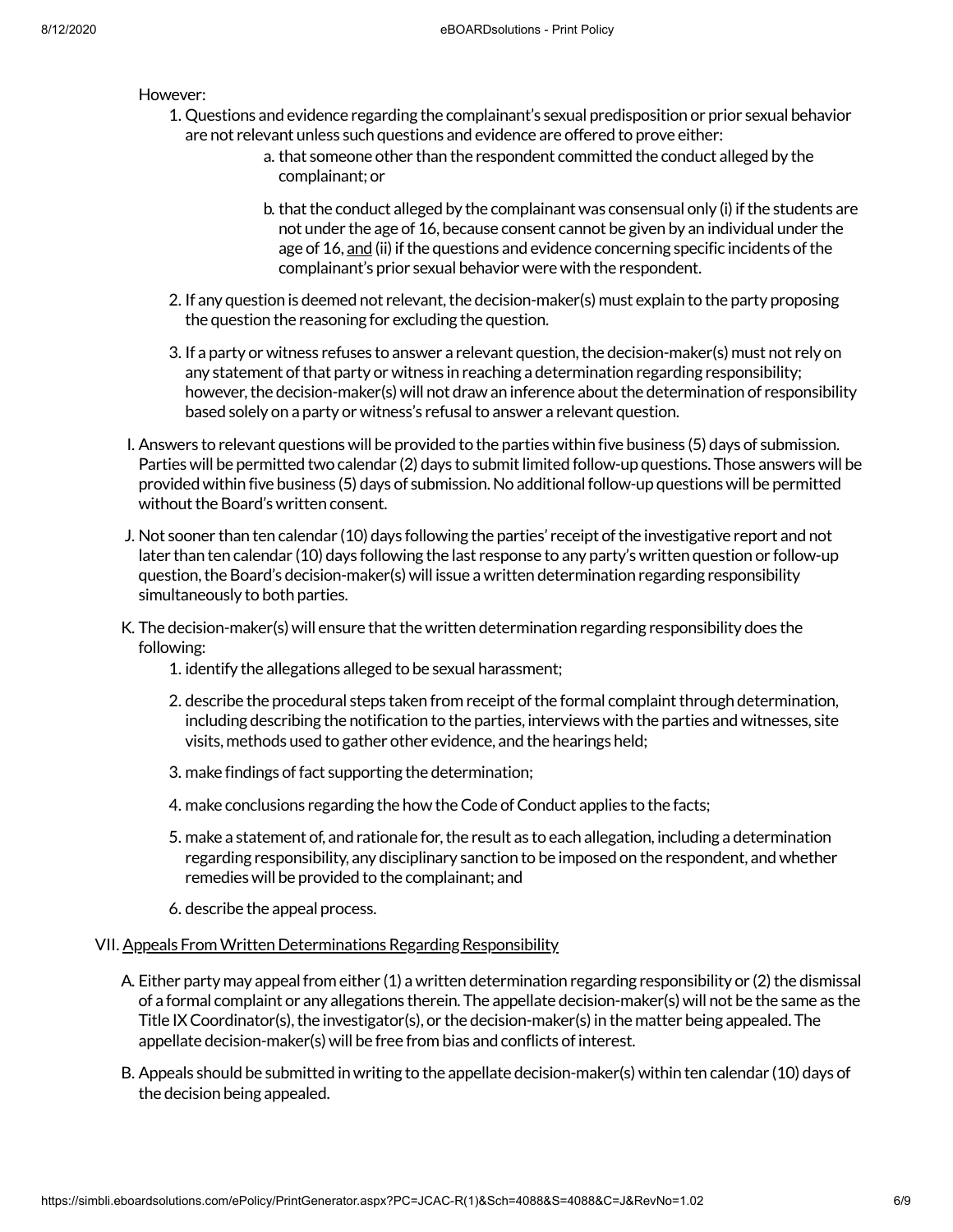- C. There are limited reasons for an appeal to be considered. Appeals will be considered only on one or more of the following bases:
	- 1. Aprocedure was notfollowed or a procedural irregularity occurred that affected the outcome;
	- 2. New evidence is now available that was that was not reasonably available atthe time the determination regarding responsibility or the dismissal was made and that new evidence could affect the outcome of the matter; or
	- 3. the Title IX Coordinator(s), investigator(s), or decision-maker(s) had a conflict of interest or bias (a) generally for or against complainants or respondents or (b) for or against the individual complainant or respondent and this affected the outcome of the matter.
- D. Upon receipt of an appeal, the appellate decision-maker(s) will notify the other party in writing when the appeal is filed and will ensure that appellate procedures are implemented equally for both parties. The notice provided to the other party will include a copy ofthe appellant's written appeal request.
- E. Upon the receipt of an appeal, each party will have five calendar (5) days to submit a written statementin support of, or challenging, the outcome. Each party will have five calendar (5) days to submit a written response to any statement by the other party. No further submissions will be allowed or considered.
- F. No additional evidence that was not part of the record below will be submitted or considered on appeal unless it is new evidence that could affect the outcome of the matter and was not reasonably available at the time the determination regarding responsibility or dismissal was made.
- G. No later than ten business (10) days following the parties' submission ofthe last written statement or response, the appellate decision-maker(s) will issue a written decision describing the result of the appeal and the rationale for the result.
- H. The decision on appeal shall be final.

## VIII. Rights During aComplaint

- A. Where a party has been invited to or is expected to participate in an investigative interview or other meeting, written notice of the date, time, location, participants, and purpose of the meeting will be issued to that party. No investigative interview or other meeting with that party will take place with less than twenty-four (24) hours of notice.
- B. During any meeting or proceeding with a particular party throughout the grievance process, that particular party is entitled to have present one (1) advisor of her/his choice. The advisor's presence is to advise that party (at a later time).
	- 1. The advisor has no right to speak, question, advocate or otherwise participate an interview or meeting unless written consent is obtained from the Superintendent or her designee at least five business (5) days in advance of the meeting in question.
	- 2. Any interruption caused as result of the advisor shall not be considered a delay by the District of this grievance process, but may be grounds for a good cause time extension ofthe grievance process.

## IX. Remedies Available

If a determination is made that the respondent is responsible for the allegations, the following remedies are available to the complainant: additional supportive measures and a range of restorative practices.

# X. Possible Disciplinary Sanctions

A. For students. If a determination is made that the respondent is responsible for the allegations, the District will impose a punishment aligned to the Code of Conduct.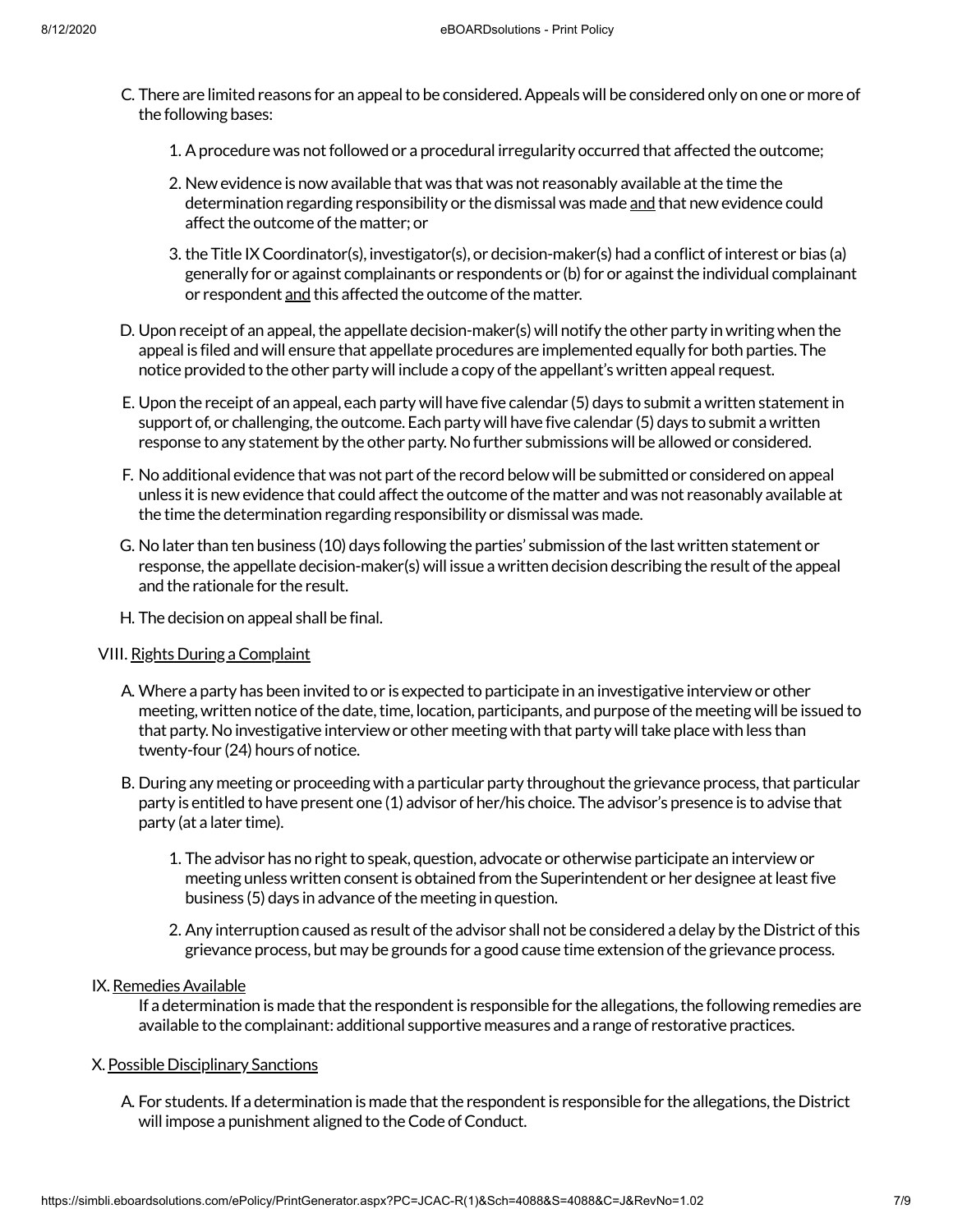- B. Potential punishments may include but are not limited to any of the following offenses and consequences further defined in the Code of Conduct:
	- 1. False Information or Giving False Information:Range of verbal warning to disciplinary hearing (range dependent on grade level and progressive discipline level).
	- 2. Inappropriate Physical Contact Between Students: Range of verbal warning to short term out of school suspension for five (5) days (range dependent on grade level and progressive discipline level).
	- 3. Profanity (including gestures, graphics, or materials): Range of verbal warning to short term out of school suspension for five (5) days (range dependent on grade level and progressive discipline level).
	- 4. Inappropriate Activity of a Sexual Nature: Range of short term out of school suspension for three (3) days to disciplinary hearing (range dependent on grade level and progressive discipline level).
	- 5. Sexual Misconduct: Range of short term out of school suspension for three (3) days to disciplinary hearing (range dependent on grade level and progressive discipline level).
- C. The District reserves the right to identify other offenses and consequences beyond these listed in Section X(B) above and may do so in compliance with this grievance process.
- D. As the Code of Conduct is reviewed regularly, if any differences exist in language between the offense and consequences listed in Section X(B) above and the Code of Conduct, then the Code of Conduct shall prevail.
- E. For employees. If a determination is made that the respondent is responsible for the allegations, the matter shall be turned over to the Executive Director for Human Resources to impose punishment. The disciplinary action may range from a short term suspension to termination. If the employee is a contract employee, and the Board determines that suspension or termination of the contract is appropriate, the employee shall be entitled to the process afforded inO.C.G.A. § 20-2-940.
- F. In addition to possible disciplinary sanctions outlined herein, the District may remove a respondent from the District's education program or activity on an emergency basis prior to any determination of responsibility.

1. In order to do so, the decision-maker(s) shall make an individualized safety and risk analysis. 2. If the decision-maker(s) conclude(s) that an immediate threat to the physical health or safety of any other student or other individual arising from the allegations of sexual harassment justifies removal, the decision-maker(s) may direct the emergency removal.

3. Upon such emergency removal, the decision-maker(s) will provide written notice to the respondent.

a. The respondent may challenge that decision by providing a written basis and evidence in support to the decision-maker(s) within five calendar (5) days.

b The decision-maker(s) will then provide a written decision regarding the emergency removal. That decision can be appealed consistent with this grievance process.

# XI. Training

- A. All Title IXCoordinator(s), Investigator(s), decision-maker(s), appellate decision-maker(s) and any person who facilitates informal resolution will receive training: on the decision of sexual harassment, the scope of the Board's education program or activity, how to conduct an investigation and grievance process, and how to serve impartially, including the avoidance of prejudging the facts at issue, conflicts of interest, and bias.
	- 1. Investigator(s) will receive specific training on issues of relevance and how to create an investigative report that fairly summarizes relevant evidence.
	- 2. These trainings will not rely on sex stereotypes and will promote impartial investigations and adjudications of formal complaints of sexual harassment.